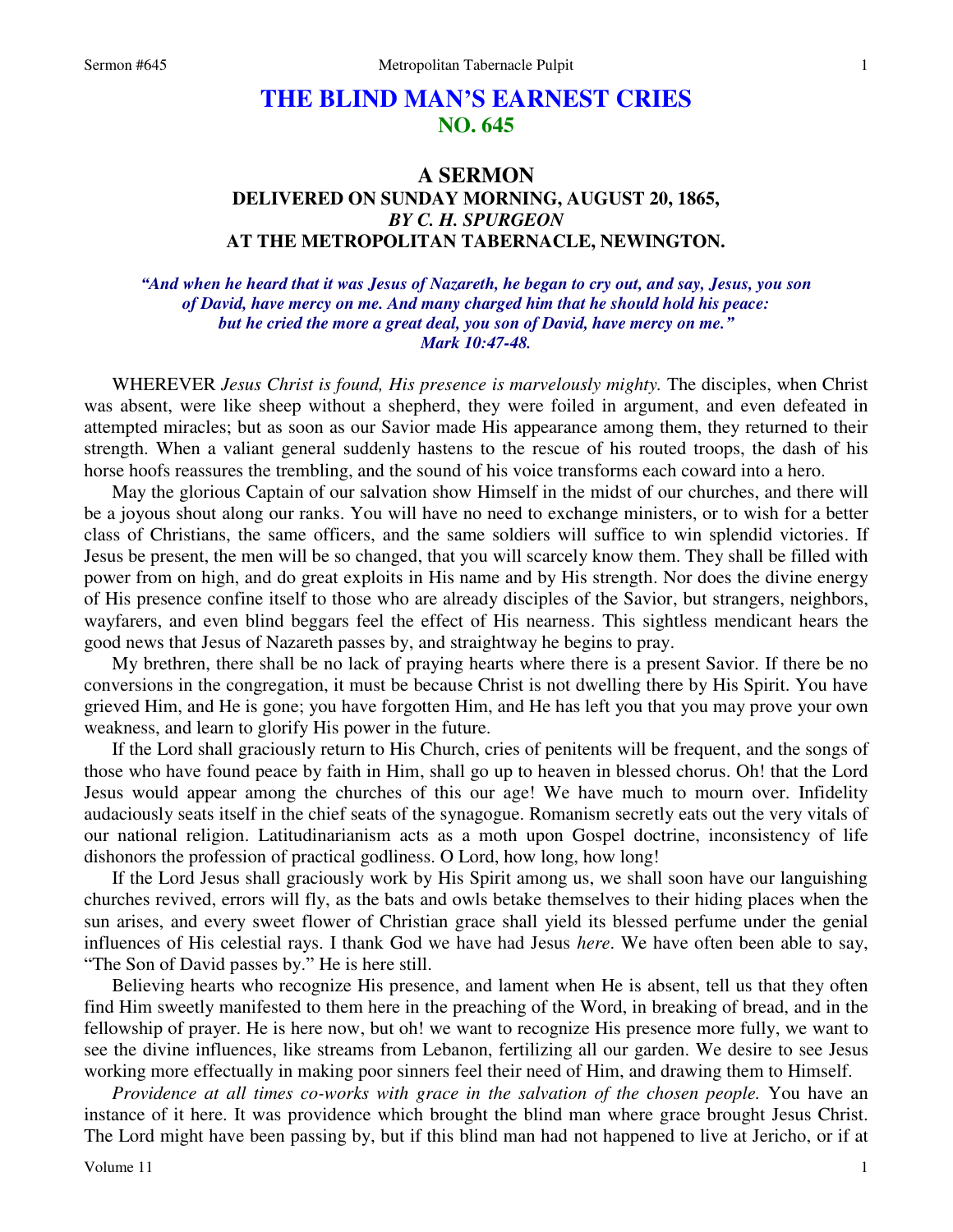that particular moment he had not been pursuing his avocation of begging just on the particular road along which the Savior marched, he would never have heard that Jesus passed by, consequently would never have cried out to Him, and never have obtained the necessary cure. Providence brings sinners under the hearing of the Word, and moves the preacher to select topics suitable to their minds. Providence prepares them, as the plough prepares the soil, and grace guides the minister's mind to act as the hand which throws the wheat broadcast over the field.

 I am thankful for many of you, that you are here this morning, for I know that "Jesus passes by," and though it may be that you are still without the heavenly light, it is a circumstance for which you ought to thank God that many have *here* received sight from the Lord Jesus. It may be a singular providence which induced you to come here at all—I pray it may prove to be the white horse on which Christ rides forth, conquering and to conquer, that He may win a victory in your souls now.

 Permit me, however, to remind you that such a circumstance involves responsibility. Jesus passes by—the blind man sits by the wayside—if he does not cry his blindness will henceforth be willful, and there will be an addition to all its gloom in the thought that he did not use the one means within his reach, namely, that of crying to the physician for healing. Remember your responsibility, anxious sinner, and ask God to give you grace now to improve the flying hour, and may His Spirit lead you to imitate the example of the blind man, and cry, "You Son of David, have mercy on me!"

**I.** Coming directly to the case before us, let us observe THE BLIND MAN'S EARNESTNESS AS A CONTRAST with the behavior of many hearers of the Word.

 It was a very short sermon that was preached to him. He heard that Jesus of Nazareth passed by. He heard nothing more. I do not know that he understood doctrine, that he knew precisely what Jesus Christ came into the world for. He could not have explained the system of theology. He had never had a clear and distinct statement of grace laid down before him. All he had heard was that "Jesus of Nazareth passes by." But that short sermon led him to prayer.

 Beloved, what a contrast between him and some of you! You have been sermonized until you must well-nigh be sermon-weary. You have heard the truth till probably, in theory, there are none better instructed than you are. You know the precious doctrines of truth so far as the killing letter is concerned, but you have never yet been led to pray, or if the prayer has come, it has never been that earnest, heavenpiercing cry which will not be refused, "You Son of David, have mercy on me!" has not been the passionate prayer of your spirit.

 How many there are who listen to me so often that I fear I shall never be God's instrument of salvation to them. It is so easy for you to get used to one voice, till that which once was shrill as the note of a clarion, becomes like the buzzing of a bee in your ears, you weary of it, you sleep under it as a miller sleeps while his mill is going, because it makes no sound to which he is not accustomed. My figures and illustrations you have heard; my tones of pleading you well know; my words of exhortation you can probably repeat by heart; and some of you are no more affected by twelve years of earnest effort than a piece of marble might be affected by twelve years of pouring oil along its hard unmelting surface.

 It is a melancholy reflection, that instead of praying over sermons, *many amuse themselves with them;* that which costs us many a prayer and many a tear is of no further worth to them than giving an opportunity for exhibiting their critical abilities. I have not to complain of any hard criticisms from you, you kindly approve of my poorest endeavors, and accept my feeblest words; I almost wish that some of you did not. Oh, that you would but kick against the truth! I might have some hopes of you, but alas for that indifference which makes you receive it all as a matter of course, and praise the style, and say you are thankful that the preacher is bold and honest with you, and thus the whole thing ends in your having complimented me without having sought my Master's favor.

 Oh, my hearer, we have something else to seek beside your good words. If you would hate *us,* we could not regret it if you would but love your own souls, but if you love us and listen to our voice with respect, and nevertheless choose the downward path and go on to your own destruction, how can the preacher be content? Shall he go to his bed and remember that hundreds of you will dwell in everlasting

2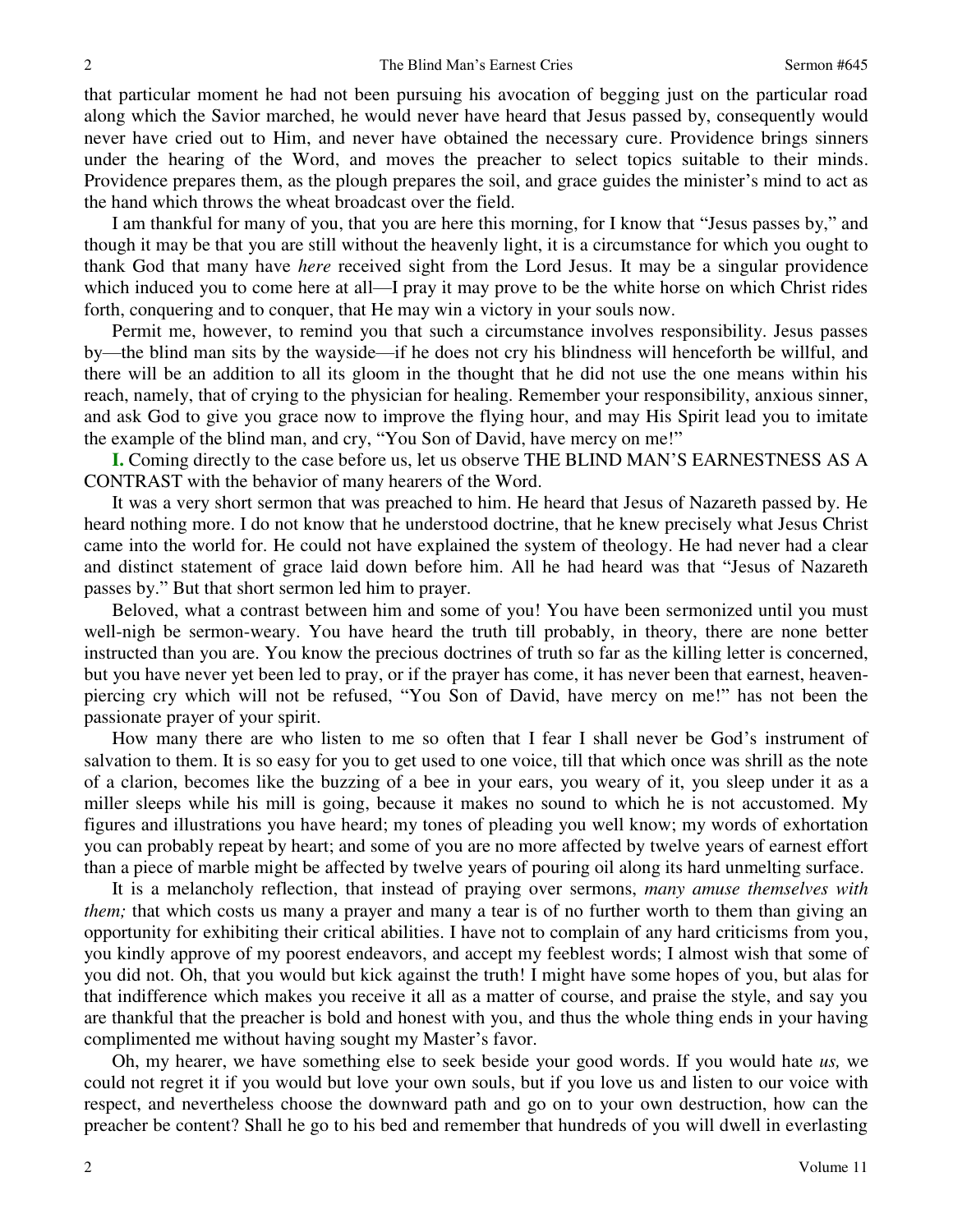burnings, and can never have a portion among the glorified spirits in heaven? Can he go to his bed and say, "It does not matter, they are pleased with me, and I am unto them as one who makes a sweet sound upon a goodly instrument"? Oh, I would God that instead of this you were brought like this poor blind man to go from hearing to praying, from your pews to your closets, from listening to me to communing with God, and seeking mercy at His hands.

 You will say that you cannot fairly be classed in this category, for under the preaching of the Word *you have been led occasionally to pray.* Yes, and I do remember well when I myself was led to pray by hearing the Word. But what of it? The prayers of Sunday were forgotten in the sins of Monday, and the anxieties of the Sabbath were dissipated in the pleasures of the week. It is so with some of you. You pray when a sermon has been especially earnest, when the arrows of God wound you, you weep and you promise amendment and a thousand fine things, and you even dream of flying to Christ, and taking hold upon the horns of the blood-sprinkled altar, but yet it is not done.

 You have made enough resolutions to pave the road to hell with. You have piled up enough of your own professions to condemn you to an everlasting insolvency for bills dishonored and for debts unpaid. Oh, would God you had done with resolving and re-resolving, with these transient and temporary feelings! and oh, that these things would go right through your heart, leaving such wounds as none but Christ is able to heal! Oh, for the effectual work of God the Holy Ghost!

 What is the value of the cloud of the morning which flies before the gale, or the smoke of the chimney which is gone with the first puff? For eternity, you want something more lasting than the morning dew, something more substantial than chimney smoke. O may the divine Spirit build you with His own right hand upon that good foundation, faith in the Lord Jesus Christ. The blind beggar, with but one sermon, and that exceedingly brief, never leaves off praying till Christ grants him his desire, may God give you also to pray in earnest, lest you be sent to hell in earnest.

 This poor man began to cry *for himself,* "You, Son of David, have mercy *on me!"* and we cannot bring men to hear for themselves. They will say, "I hope that sermon which was so appropriate to my friend will have a beneficial effect on him." You will think of those in the opposite gallery, your hearts will remember some sitting down below. Oh, mind yourselves! Yourselves! Yourselves! Another man's salvation is of course desirable, but what will it be to you that he should be in Abraham's bosom, if you are with the rich man in the flames? Your own soul is that which you have to look to first. Selfpreservation is a law of nature, be not disobedient to it! May grace put such force into it, that from this day you will say, "You Son of David, have mercy *on me!"*

 I confess to you that I could not read this passage without feeling the deepest and most humiliating feeling, to think that the mere report should have been so blessed to that man, and that year after year we should have given forth a much more full report of Christ Jesus, and yet have to say of many of you, "Who has believed our report, and to whom is the arm of the Lord revealed?" I would God I could lay this more to my heart, and that you laid it more to your hearts, for, after all, it is more your concern than mine whether you are saved or not. The preacher is responsible for the faithfulness of his preaching, but hearers also are responsible for the earnestness of their hearing, and God grant that your responsibility may not prove to be a millstone about your necks, to sink you to the nethermost hell.

**II.** Passing onwards, we notice this man's intense DESIRE AS AN ABSORBING PASSION.

 There are many excuses which men make for themselves why they should not seek their soul's salvation just now. A very common one is, *"I am a very poor man.* Religion is for the gentle folks, for people who have time to spare, but it is of no use to a working man." This person was a beggar. His position in life was far less honorable than yours, but, though a beggar, he desired that his eyes might be opened. And you, who are superior in your position to him, ought not to make the lowness of your estate an excuse for not seeking the salvation of your souls.

 Where did that lie first come from—the lie that the religion of Christ is not for the poor? Is it because so many of our sanctuaries are gorgeous in architecture? Is it because it is usual on Sunday, and very properly so, for people to put on their best clothes? And does the working man think that therefore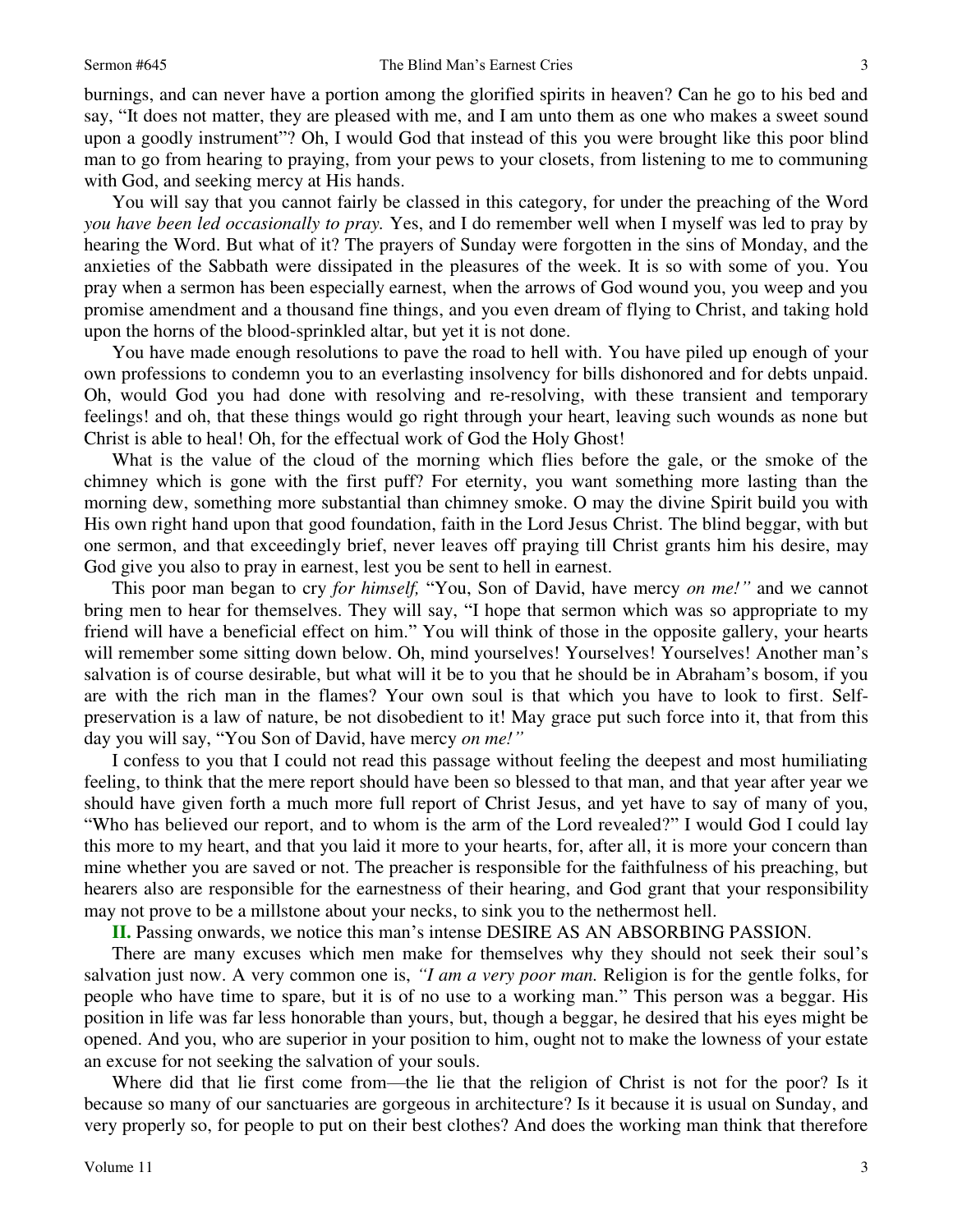he would not be welcome because he happens to be out of work, or has not a good suit of black to put on? Then, by all means in the world let us break down this prejudice, and show to the working man that he is welcome here.

 I have often noticed you give a seat to a navigator or to a laborer in a smock frock when you have left very respectable people to stand in the aisles, and I do not blame you for it; well-dressed people may be less fatigued than those who have been toiling all week. I admire the choice you make because I hope it will go to prove that the working man is not a speckled bird among us. Why, it is all nonsense because we see a congregation well and respectably dressed to think that they must all necessarily belong to the upper classes.

 A certain preacher said to me the other day, "You preach to the rich, I preach to the poor." Now this was from want of knowing better. We have, I am happy to say, some rich among us, whose princely gifts enable us to do much for the Lord's work, but still our great multitude is made up of the genuine working class. They are not a canting, whining lot, who will go about begging of everybody, and therefore dress shabbily, no, they are sober, saving people, and therefore, for the most part, lift themselves out of the ditch of absolute poverty into manly independence.

 The religion of Christ not for the poor man! Why, above all men, these are those that want it, and while the religion of Christ appeals to all ranks, if there be ever a preference given at all, it is the boast of the Gospel of Christ, that "the poor have the Gospel preached to them." Now have I the ear of any man who has talked in that way and said, "It is all very well for gentlemen and so on"? Now, do not go and say that again, because you know it is not true. *You know it is not true.* We can give you thousands of instances where the religion of Jesus Christ blesses the cottage as much as ever it could bless the palace, and is found quite as useful to the laborer who has to toil from morning to night as to "My lady," who has next to nothing to do if she does not do something in the cause of Jesus Christ. Now get rid of that excuse.

 Well, but this beggar might have said, *"I must stick to my business."* His business was begging, and though Jesus Christ might be passing by, he might very reasonably have said, "I really have no time to attend to this gentleman, whoever he may be. His preaching may be all very well and good, but I must beg right on, for when I get home there is little enough in my hat, and I really cannot afford the time to attend to this gentleman." That is what many people say—"Really, our business occupies all our time.

 We have to be always at it, early in the morning, almost before the sun is risen, and late at night till we are much too tired to read a book or to pray." Ah, but you see, this man forgot his begging to find his eyesight, and you might well forget your trading to find your soul's sight. If it were worthwhile to neglect his begging to have his eyes opened, it were worthwhile even if it were necessary to neglect your business if you might but find Christ, though, mark you, I do not believe that any man need neglect his lawful calling on account of religion.

 Bartimaeus might have said, "I cannot attend to Jesus Christ now, for *it is the height of the season."* You see a beggar's season always is when plenty of people are about, and as Jesus had brought a crowd with Him, he might very justly have said, "Why, if I do not beg now, it is of no use begging at any other time. I have a call of Providence to stick to my begging just now. I must attend to getting my eyes opened, if they can be opened, at some future time, but just now, I must make hay while the sun shines."

 This is your style of talking. "See! I am so very busy just now, providence has put a good thing in my way and I must stick to it. I cannot be supposed to go out week nights to hear sermons, and I cannot spare time for prayer. I want every moment that I can possibly get to make money, for now is my time. When I get old, and can get a house in the country, I may then rest and attend to divine things." Ah! you simpleton! here is a man who flings away the golden opportunity of gleaning money of the multitudes to seek his sight, and yet you are such a simpleton that you will not leave your gains to think of your eternal state.

 He might have made yet other excuses if he would. For instance, he might have said, "Well, suppose I do get my eyes opened, then *I shall not be so well-fitted for my trade as I now am,"* for a blind beggar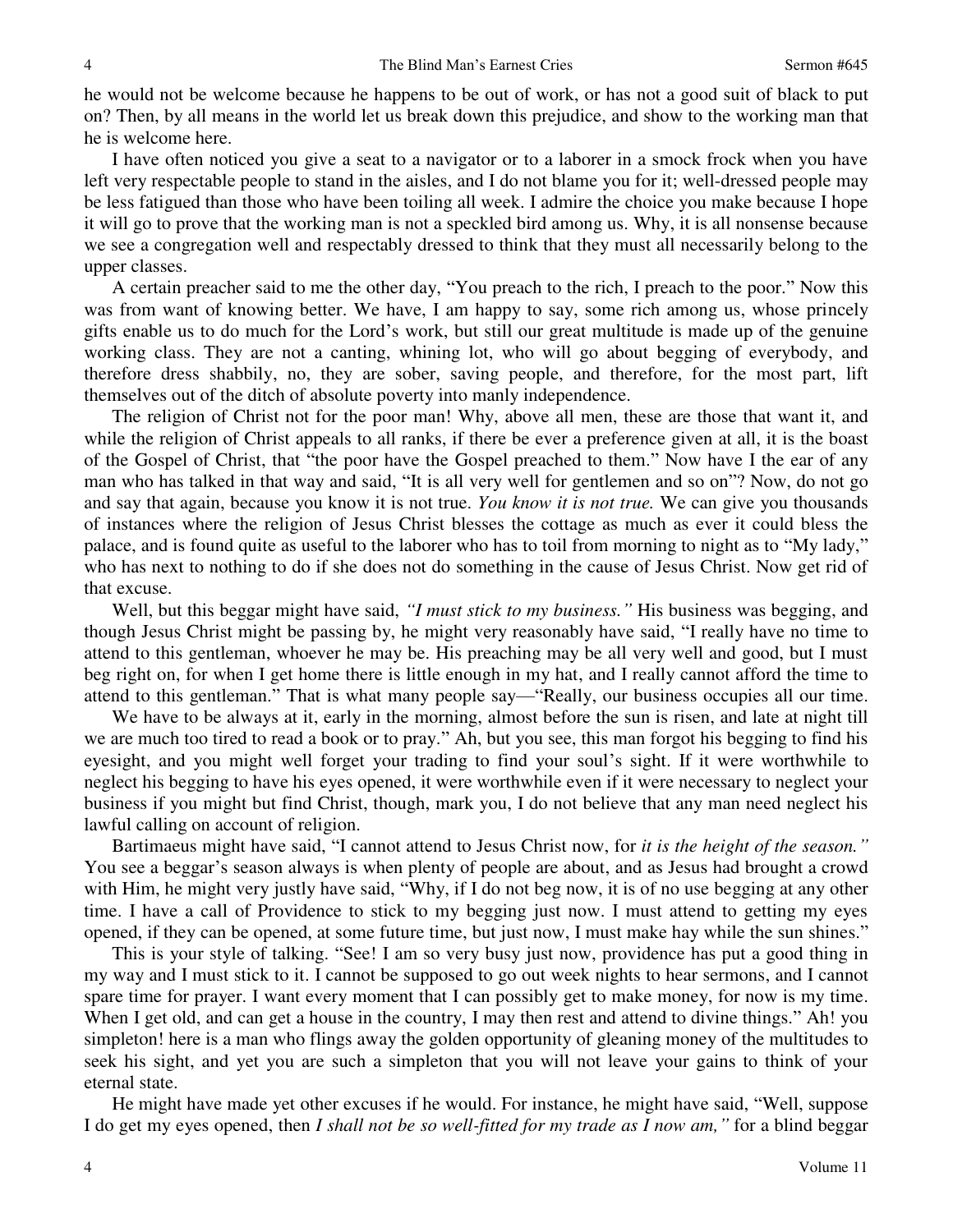gets twice as much as a man who can see, and it is rather a qualification to a beggar to have no eyes. Some of you feel, "If I had my soul saved, I could not trade as I now do. I know I should have to shut up that gin palace. I could not be the nurse of drunkenness, and yet call myself a Christian." "I could not stand at that bar," said a young woman to me who had been serving at one of the gin palaces, "The Lord had met with me, I did serve a few nights, but I could not stand it. I could not serve glasses of gin, and then go to the communion table—that would never do."

 There are some who are afraid to think about religion, because it will disqualify them for their business; and a blessed disqualification too—the Lord disqualify thousands for the accursed work. But oh! if this man could well give up his poor trade of beggary to pray for his eyes, you may well give up your wicked trade if your souls may but enter heaven. If you should lose all the world, you have lost next to nothing if you have gained eternity.

 I wonder this man did not make the well-known excuse, "I do not know whether I am predestinated to have my eyes opened, because if I am to have my eyes opened, they will be opened, and if I am not to have my eyes opened, they will not be opened. So I shall sit still here, and hold my hat and beg. That is the main chance! I shall hold my hat and stick to my trade!" I think that every man who uses this last excuse knows within himself that he is talking nonsense.

 I cannot believe in a rational man standing upright and saying, "If I am to be saved, I shall be saved, and therefore I shall not pray." I believe that man is a sneak, he is trying to make himself believe what he knows is not true. He knows very well that he does not say that kind of thing in business, "If I am to make twenty pounds, I shall make twenty pounds, and so I shall not take down the shutters tomorrow. If I am to have a harvest, I shall have a harvest, and so I shall not plow this year." He never does anything of the kind ordinarily, and yet he pretends he is such an idiot that he must throw away his soul because of the doctrine of predestination.

 Brethren, if a man means to hang himself, he can always find a piece of rope, and if a man means to damn himself, he can always find an excuse, and this excuse about predestination is one to which those run who are greater fools or knaves than ordinary. This man made no excuse of any sort whatever about his family, or his trade, or predestination, but he just cried out with vehemence, "You Son of David, have mercy on me!"

**III.** We turn now to NOTICE HIS VEHEMENCE, and observe that it was A MOST REASONABLE ZEAL.

 It appears, according to the Greek, that this man had a good voice, or, at least, made the most of it. He did not sit and whisper, "Thou Son of David have mercy on me," but he shouted, and, as the opposition increased, his shouts grew yet more loud, "Thou Son of David, have mercy on me." He was vehement and persevering in his prayer, but he was justified in his zeal. He was blind and *he knew the misery of blindness.* There are unutterable woes connected with it, and it needs much grace to make a man contented when his eye is closed to the light of day. This poor soul could not be content while there was a chance of a cure.

 But yours, sinner, is spiritual blindness, the blindness which does not let you see yourself or see your Savior, the blindness which shuts out all spiritual joys from your eyes, and will shut out the joys of heaven eternally from you, and condemn you to wander hopelessly in the blackness of darkness forever. However awfully earnest your prayers may be, they cannot be too earnest. *He was a beggar,* and *had doubtless learned the weakness of man.* He had often gone home with nothing when he had expected that his bag would be filled. And you, too, you are a beggar, you have tried your own works and found them fail, you have begged at the door of ceremonies and you have found them to be an empty show, you have trusted first to one thing of man's invention and then another, but after all your begging you still need heavenly alms to make you rich, you are naked, and poor and miserable.

 Now, considering the weakness of man, and that Christ alone has power to save you, if your prayer should become as terribly earnest even as the shrieks of lost souls, it would be fully justified, for yours is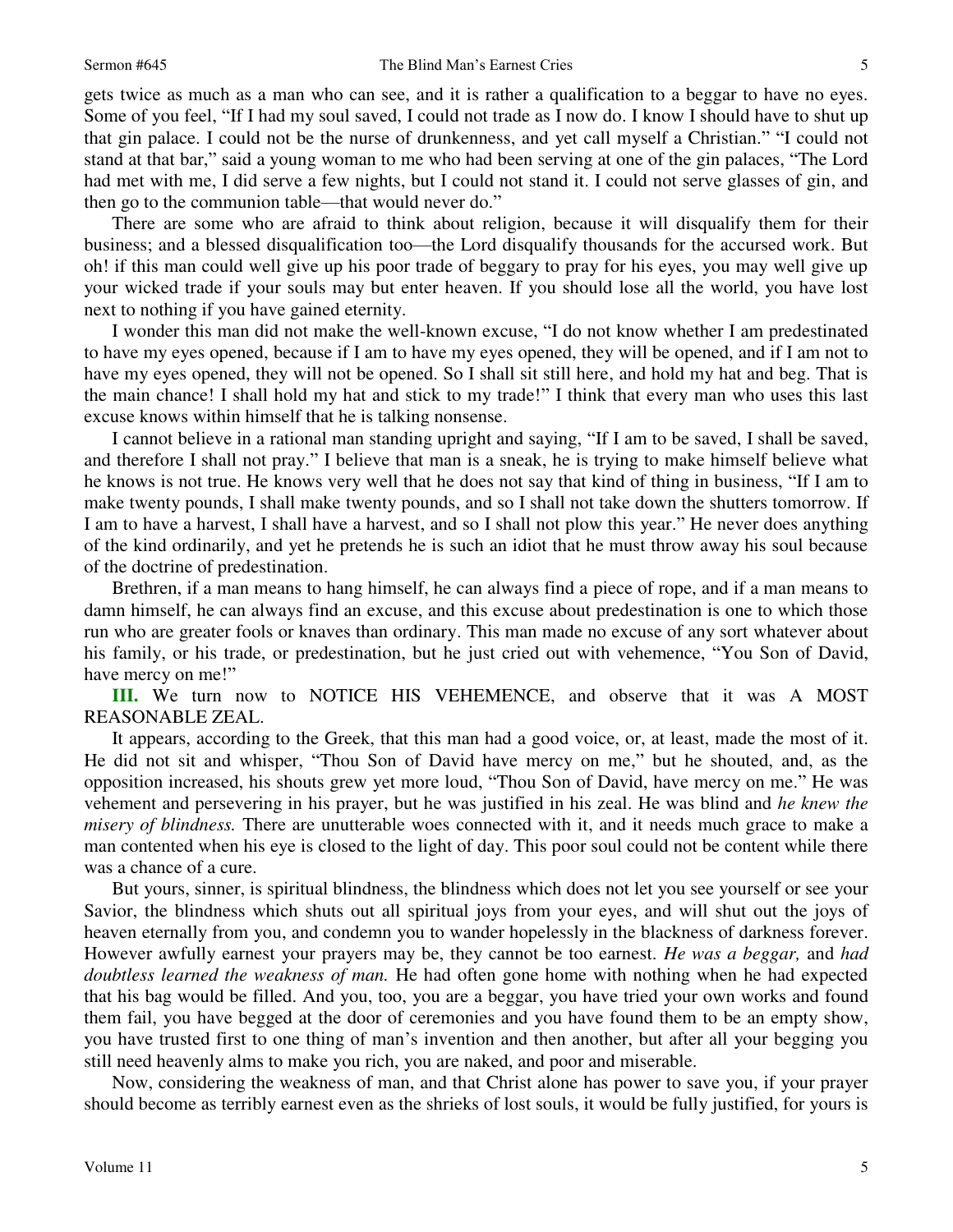an urgent pressing case. *He knew, moreover, that Jesus Christ was near,* and when Jesus Christ is near there is much cause for earnest prayer.

 If Jesus would not hear, if it were not a season of mercy, if grace were not being distributed plentifully, you might be excused praying, but oh! when it is a season of revival, when you are in the place where Jesus blesses souls, when you listen to a ministry which God has honored, then let your cry be more vehement than ever it has been.

 This poor man felt *it was now or never with him.* If he did not get his eyes opened that day they might never be opened. Christ was passing by then and He might never pass that way again. Oh, sinner! it may be now or never with you. I know that God saves men at the eleventh hour, but I know also that there are many who are not saved at the eleventh hour, and that after such-and-such an hour has struck, many are given up to hardness of heart, permitted to be their own destroyers, without any checks of conscience or of the Holy Spirit—and such may be your case. The ticking of the clock always cries to men who know how to interpret its meaning. "Now, or never! Now, or never! Today on earth, tomorrow in eternity!"

 If you would have Christ, the only time to seek Him is today. "Today, if you will hear his voice, harden not your hearts." "For *now* is the accepted time, *now* is the day of salvation." This the beggar felt, and therefore, up went the cry louder and yet more loud, "Thou Son of David, have mercy on me."

*He guessed at least something of the value of sight.* He had heard what others told him of the happiness of gazing upon the landscape, the field, the flood, the sky. He longed to look into the face of friendship, and to know his own parent or his own child by sight. Well might he, if he guessed the value of his eyesight, cry most mightily.

 Sinner! you have at least a guess of the happiness of pardon. You have at least some idea of the sweetness of justification. You know, for you have often been told, that eternal life is well worth your seeking. Oh, man, may the Holy Ghost stir your heart this morning, till you can no longer restrain the cry, "Jesus, Son of David, have mercy on me." I say, if you think of the dreadfulness of his present state, of the hope which the presence of Christ afforded him, and of the blessedness which he might expect from a restored eyesight, he had good reasons for being vehement, and, sinner, if you will think of the wrath of God abiding on you now, of the future with all its array of terror, and if you will remember the power of Christ to save, and the eternal blessedness of being safe in Him, all these things, and especially the shortness of time and the present necessity of your case, should move you to cry yet more and more earnestly, "Thou Son of David, have mercy on me."

**IV.** Let us pass on to a fourth point, THIS MAN EXPERIENCED CHECKS IN HIS PRAYER, and this is *a very common affliction.*

 John Bunyan tells us, that hard by the wicket gate, Diabolus had a castle, and from this castle he used to shoot at all who sought an entrance. Moreover, he kept a big dog which did always bark and howl, and seek to devour every person that knocked at the gate of mercy. I am sure that is true. When ever a sinner gets to mercy's gate and begins knocking, that noise is heard in hell, and straightway the devil endeavors to drive the poor wretch away from the gate of hope.

 In olden times, when the Algerian pirates took many Christian prisoners, they chained them to the oars of their galleys to row their masters. When Christian ships of war were seen in the distance, the captives knew that there was a hope of their being liberated, but their masters would come on deck, and cry, "Pull for your lives," and the whip was laid on to make these poor captives fly by their efforts from their own rescue.

 This is what the devil does. He gets sinners to tug at the oar, and whenever Christ with His blood-red flag of liberty is seen within hail, the sinner exerts himself to the utmost to get out of Christ's way. If that does not suffice, Satan will employ sometimes bad men and sometimes good men to stop the sinner from seeking a Savior at all.

 You know the ways in which *the world* will try to make a crying sinner hold his peace. The world will tell him that he is crying out about a matter that does not signify, for the Book is not true, there is no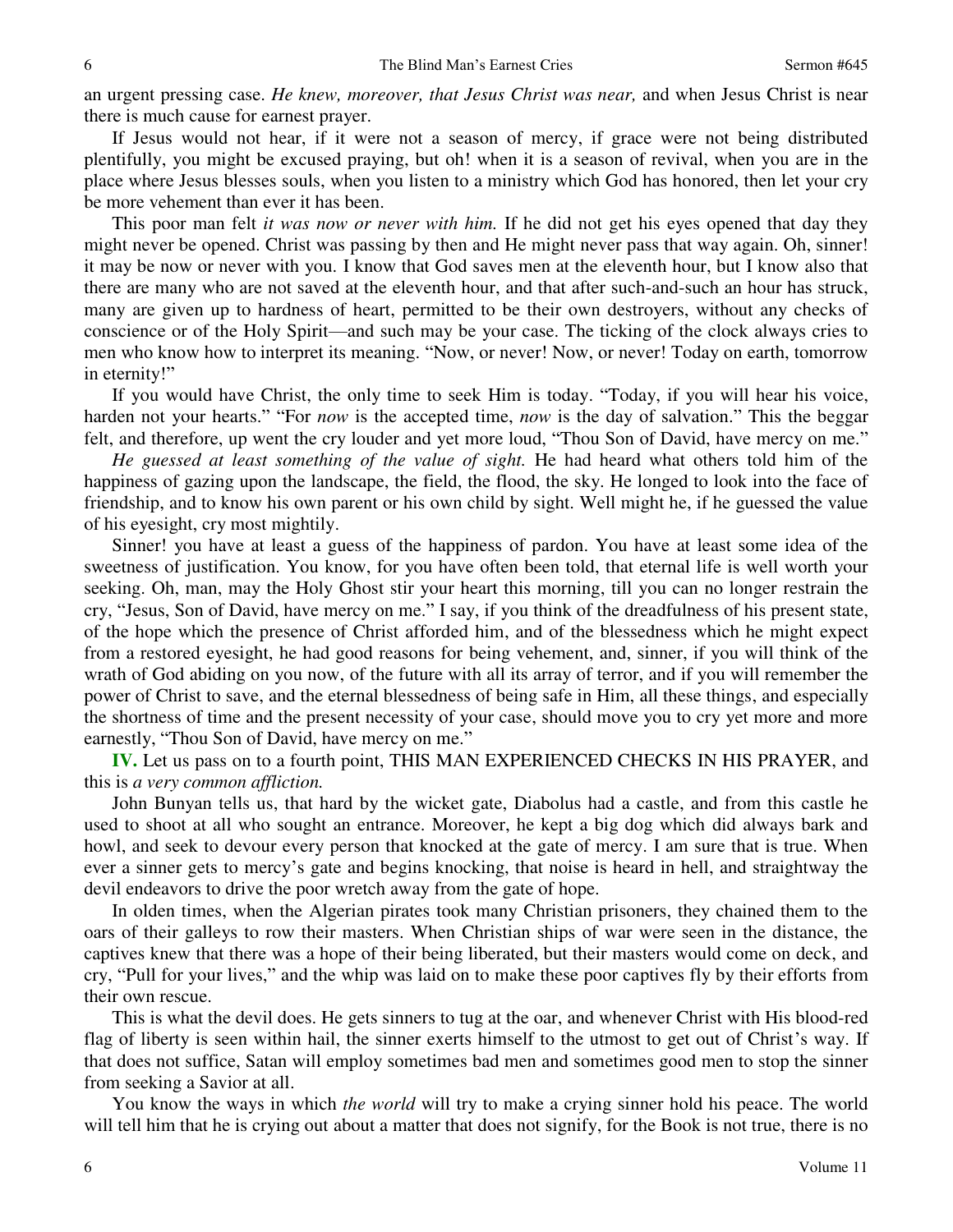God, no heaven, no hell, no hereafter. But if God has set you crying, sinner, I know you will not be stopped with that, you will cry yet the more exceedingly, "Thou Son of David, have mercy on me."

 Then the world will try pleasure. You will be invited to the theater, you will be attracted from one ballroom to another, but if the Lord put the cry in your mouth, the intense anguish of your spirit will not be satisfied by the noise of violins, or by the shouts of them that make merry. Perhaps the world will call you a fool to be vexed about such things, you are melancholy and have got the mopes. They will tell you that you will soon go where many others have gone—to Bedlam, but if once God has made you cry, you will not be stopped by a fool's laughter, the agonizing prayer will go up in secret, "Have mercy on me."

Perhaps the world will try its cares. You will be called into more business, you will get a prosperity which will not make your soul prosper, and so it will be hoped by Satan that you will forget Christ in accumulated wealth and growing cares. But ah! if this be such a cry as I hope it is, poor anxious sinner, you will not be stopped by that. Then the world will pretend to look down upon you with pity. Ah, poor creature, you are being misled, when you are being led to Christ and to heaven. They will say you have become the dupe of some fanatic, when, in truth, you are now coming to your senses, and estimating eternal things at their proper value.

Ay, but the worst is that even *the disciples* of Christ will act as these did in this narrative—they will charge you to "hold your peace." Some professors have no sympathy with anxious souls. Much mischief is done by the light and frothy conversation of Christian professors, especially on the Sabbath day. How often sermons are blunted by a spirit of caviling.

 I have heard of a woman who prayed for her husband's conversion very earnestly, and one day, after the sermon, as she was walking home she was speaking to her friend, and pulling the sermon to pieces, the doctrine did not quite suit her taste, and her husband looked at her with wonder, that sermon had broken his heart and yet here was a woman caviling at the very truth which God had blessed to give her the desire of her heart.

 I do not doubt that Christian people, by their unprofitable criticisms upon ministrations which God has blessed, may mar the good work, and be the instruments in the hands of Satan of urging poor sinners to cease their cry. But oh, poor soul, let neither saint nor sinner make you stop. If you have begun to pray, though you have cried for months, and no sweet answer of mercy has come, cry more loudly!

 Oh, be yet more earnest! Take the gates of heaven and shake them with your vehemence, as though you would pull them up, post and bar and all. Stand at mercy's door, and take no denial. Knock, and knock, and knock again, as though you would shake the very spheres but what you would obtain an answer to your cries. "The kingdom of heaven suffers violence, and the violent take it by force."

 Cold prayers never win God's ear. Draw your bow with your full strength, if you would send your arrow up so high as heaven. He whom God has taught to be resolved to be saved will be saved. He that will not take damnation as his fate, but who feels he must have Christ, is already under the divine operation of the Eternal Spirit, such a man bears the marks of divine election upon his very brow, such a man must and shall obtain everlasting salvation.

**V.** I come to the closing point. This MAN'S PERSISTENCE AT LAST BECAME SO MIGHTY THAT REBUFFS BECAME ARGUMENTS WITH HIM.

"He cried the more a great deal." He took the weapons out of their hands and used them on his own account. What do you suppose were the arguments that they used to induce him to leave off praying? Would not one of them say, "Hold your tongue! You ragged, filthy beggar, hold your tongue!" "That is why I will not hold my tongue," says he. "I am such a poor loathsome object that I have need to cry. You gentlemen that are better off have no need to cry as I have, but the worse you prove me to be, the more need I have of the Master's help, and therefore I shall cry the more."

 The devil says to you, "Do not pray, you are such a sinner." Tell the devil that is the reason why you will pray, for being so black, and foul and filthy, these are all arguments why you above all other men should cry aloud, "Jesus, have mercy on me." Then they said, "Why, you have nothing to recommend you. Jesus Christ has not invited you, He has never looked on you with an eye of love, He has never

7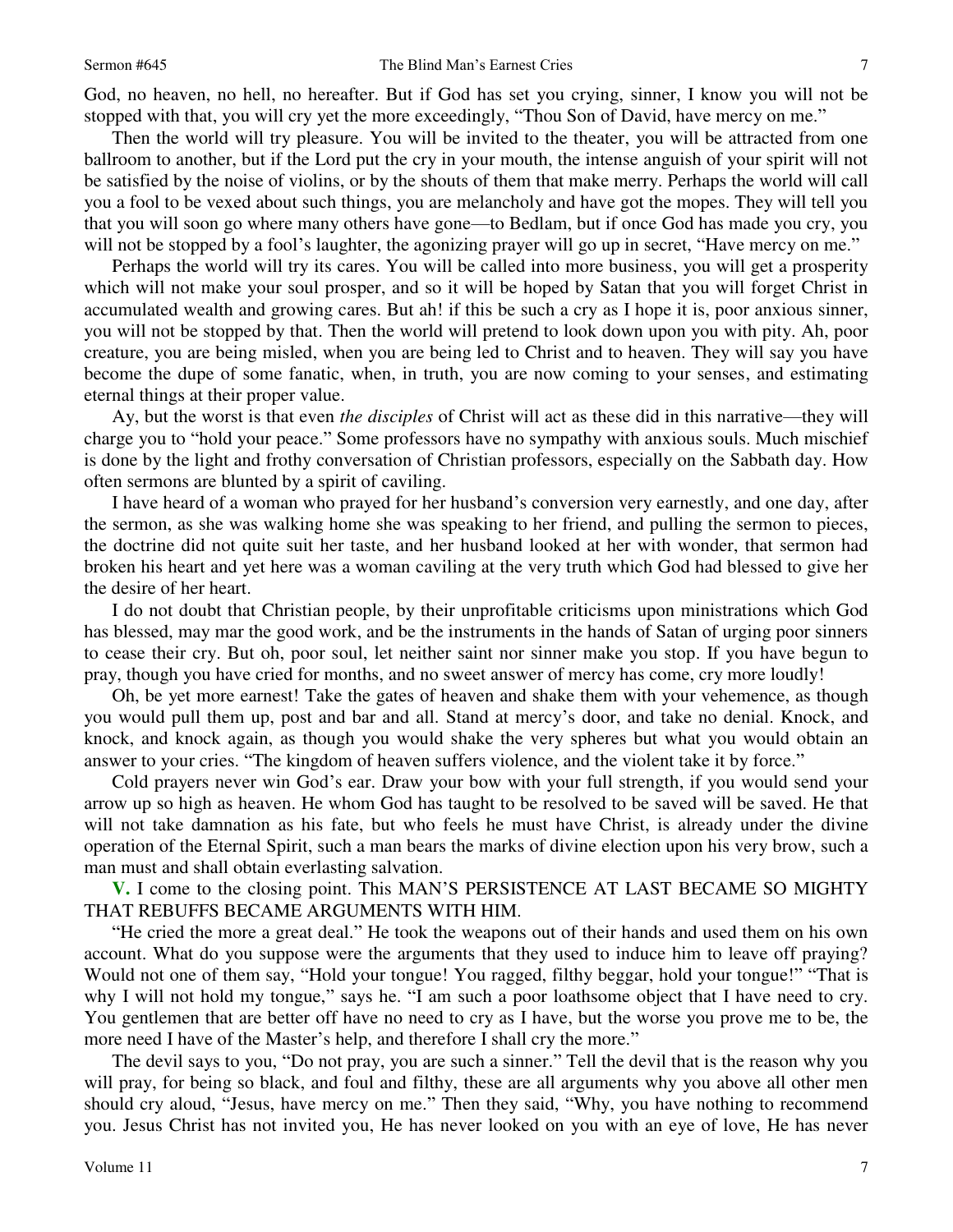called *you."* "Then it is the very reason," said he, "why I should call Him. If I have no love token, then so much the worse for me, and so much the more reason why I should never be happy till I get one. If He has not invited me, then I will cry to Him for an invitation."

 You see the more you can prove that the sinner's case is hopeless and bad, you have only proved that the sinner has the more reason for prayer. If I am the furthest from hope, why then he who wants to be heard, and is a very long way off, must call loudly, he that is further still, must call more loudly still, and he that is furthest off must be the loudest of all, so if I am the furthest off from God and hope, I will only pray with the greater persistence till I do prevail. "Ay, but," said another of them, "you make such a noise. Be still! you disturb the whole neighborhood." "Ah," says he, "I am thankful for that, for now *He* will hear me."

 I think this man, if he had heard the Savior tell the parable about the woman whose perpetual coming wearied the Judge, must have said, "Make a noise, do I? So much the better, then I will make more, for I see I tease you, perhaps I shall weary him, so I will even keep on till the Judge is drawn to grant my request by the very noise I make."

 Some tell you, you should not be so earnest, why, you really disturb your friends, you have got to be so concerned about your soul that your friends are concerned about your sanity. Tell them you are glad of it and you mean to be more earnest, for if you have made hard-hearted man feel, you will soon make God, who bids us give Him no rest, at last give you the desire of your heart.

 Then they would say to him, "Now, do not disturb the Savior, He is so busy, He has so much to do. He is preaching now, He is talking to His disciples." "Ah, well," says he, "then if He does so many good things, the more reason why I should cry that He would do me a good turn also." It is of no use to ask a man to give anything who never gives anything, but the man who is always giving, always will give, and so from Christ's many works he derives a reason why he should cry. "Is He blessing others, then why not me?"

 So, dear hearer, when you hear of showers of blessings ask that they may fall on you, and when you know that Christ is saving so many make that a reason why He should save you, even you. Then they said, "He is on a journey, He is going to Jerusalem, He cannot be stopped by every beggar. Hold your tongue! When do you think He will ever get there if He is to turn aside to every clamorous mendicant who chooses to urge His claim?" "Traveling! is He?" said he, "Then I will stop Him now, for if I once let Him go by I shall never catch Him again. Going to Jerusalem to die! Ah, then my hope will be all over. I have Him now, I will not give Him a chance of going by." Louder goes up the cry, "Thou Son of David, have mercy on me."

 If the devil tells you, "It is too late!" Then say, "I will go directly, I will not stop, if so many years have passed over my head without my finding a Savior, then every one of these shall be a spur to make me fly like the wind, more swiftly." It is very likely that they also said to him, "How dare you, a beggar, interrupt such a person as Jesus Christ? Why, He is going in triumph through Jerusalem. He is to ride with solemn pomp all through the streets. What can you be at, thinking that you are to have an audience with such a great one as He is?" "Great one! is He?" the man seemed to say, "Great One! I want a great one! A little one will not serve my turn. It must be a great one that can open my eyes, and the greater He is the more reason why I should cry to Him."

 So whenever you are alarmed at the glory and greatness of the Lord Jesus Christ, do not be put back because of that, but rather say, "Is He mighty? Then He is mighty to save. Is He a Savior and a great one? Then He is just such a Savior as I want. I will never rest; I will never pause till He says unto my soul 'I am your Salvation."

 Now I did solemnly ask of God that He would this morning excite in some sinner a desire to pray, and that if there were one here who had been praying and who was tempted to leave off, the Word might be blessed by God the Holy Spirit to make him more incessant in his prayer. O may He grant my petition.